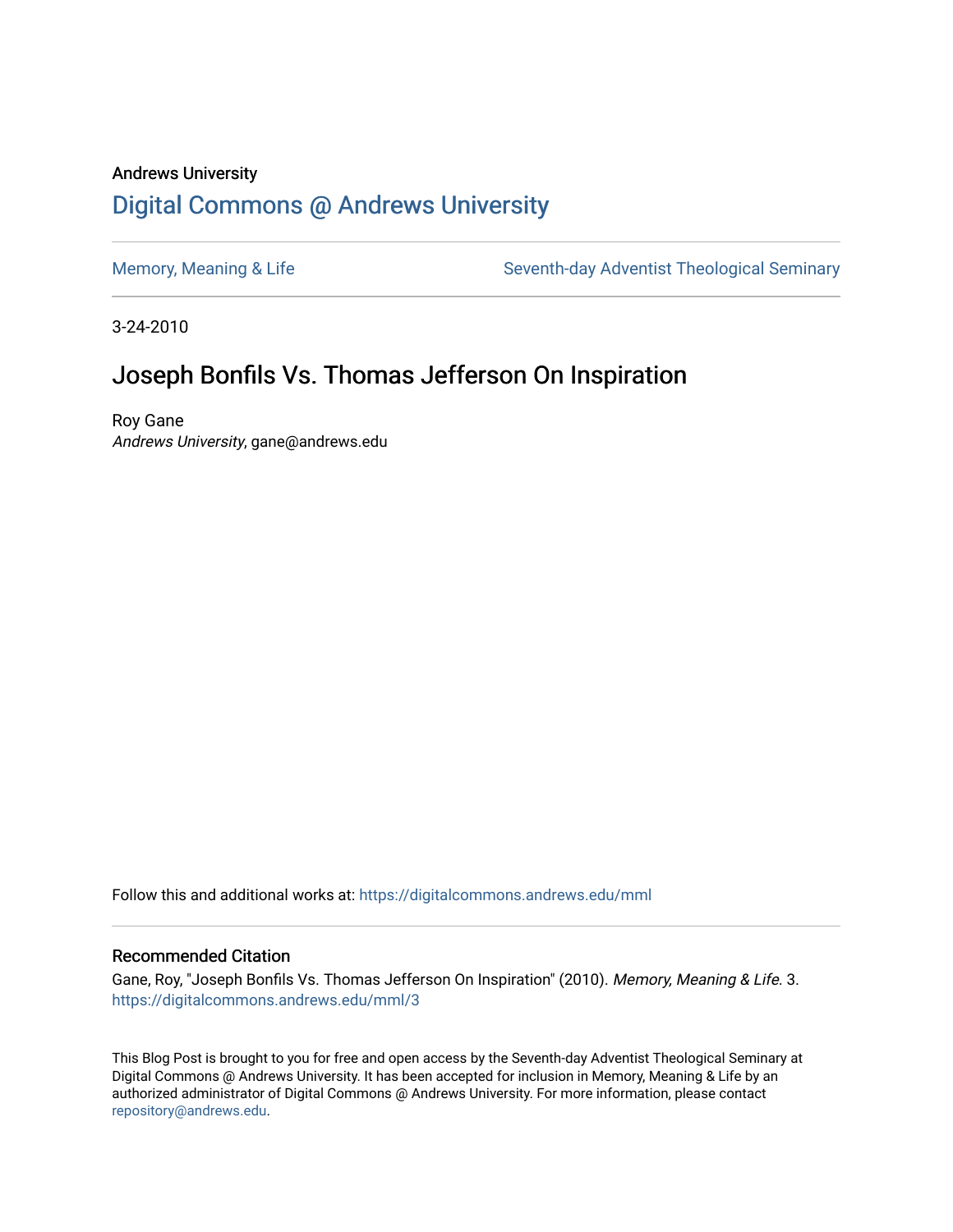The Wayback Machine - http://web.archive.org/web/20120716000110/http://www.memorymeaningfaith.org/blog/2010/…

# **[Memory, Meaning & Faith](http://web.archive.org/web/20120716000110/http://www.memorymeaningfaith.org/blog/)**

[Main](http://web.archive.org/web/20120716000110/http://www.memorymeaningfaith.org/blog) [About](http://web.archive.org/web/20120716000110/http://www.memorymeaningfaith.org/blog/about.html) [Archives](http://web.archive.org/web/20120716000110/http://www.memorymeaningfaith.org/blog/archives.html) March 24, 2010

### **Joseph Bonfils Vs. Thomas Jefferson On Inspiration**



Ibn Ezra, a medieval Jewish exegete (1089-1164 A.D.), cryptically commented on "The Canaanites were then in the land" in Genesis 12:6: "Possibly the Canaanite was at that time taking the land from others, but if this not be the case, then I have a secret explanation, and the man of discretion will keep silent."

The supercommentary on this passage by Joseph ben Eliezer Bonfils (*Tsafenat Paneah*, second half of 14th cent. A.D.) explains Ibn Ezra's comment as follows:

Moses could not possibly have employed the word 'then' (*'az*), for reason demands that the word would have been written at a time when the Canaanite was no longer in the land, and we know that the Canaanite departed only after the death of Moses when Joshua conquered it. Consequently, it would appear that Moses did not write this word here, but only Joshua or one of the other prophets wrote it.... *Now since we have to believe in the words of tradition*

*and in the words of prophecy, what difference does it make whether Moses or some other prophet wrote it since the words of all of them are truth and were received by prophecy?*

(Nahum Sarna, *Genesis* [[The JPS Torah Commentary](http://web.archive.org/web/20120716000110/http://books.google.com/books?id=5M7YAAAAMAAJ); Philadelphia: Jewish Publication Society, 1989], p. 91; emphasis supplied by Roy Gane).

Bonfils basically agrees with the apostle Paul's understanding of the Bible's authorship: "All scripture is inspired by God" (2 Tim 3:16). But Thomas Jefferson had a different approach to the New Testament Gospels, which he expressed in a letter to John Adams dated October 13, 1813:

We must reduce our volume to the simple evangelists, select, even from them, the very words only of Jesus, paring off the amphibologisms into which they have been led, by forgetting often, or not understanding, what had fallen from him, by giving their own misconceptions as his dicta, and expressing unintelligibly for others what they had not understood themselves. There will be found remaining the most sublime and benevolent code of morals which has ever been offered to man. I have performed this operation for my own use, by cutting verse by verse out of the printed book, and arranging the matter which is evidently his, and which is as easily distinguishable as diamonds in a dunghill.

(Excerpts from the [Correspondence of Thomas Jefferson\)](http://web.archive.org/web/20120716000110/http://www.cooperativeindividualism.org/jefferson_m_03.html).

When we read the Bible, can we distinguish between inspired, authoritative messages from God and other materials that were merely produced by human minds?

Posted by [Roy Gane](http://web.archive.org/web/20120716000110/http://profile.typepad.com/rgane) on March 24, 2010 in [History of Interpretation](http://web.archive.org/web/20120716000110/http://www.memorymeaningfaith.org/blog/history-of-interpretation/), [Quotable](http://web.archive.org/web/20120716000110/http://www.memorymeaningfaith.org/blog/sources/) | [Permalink](http://web.archive.org/web/20120716000110/http://www.memorymeaningfaith.org/blog/2010/03/joseph-bonfils-vs-thomas-jefferson-on-inspiration.html) [Save to del.icio.us](http://web.archive.org/web/20120716000110/http://del.icio.us/post) | The Way...

#### **Comments**